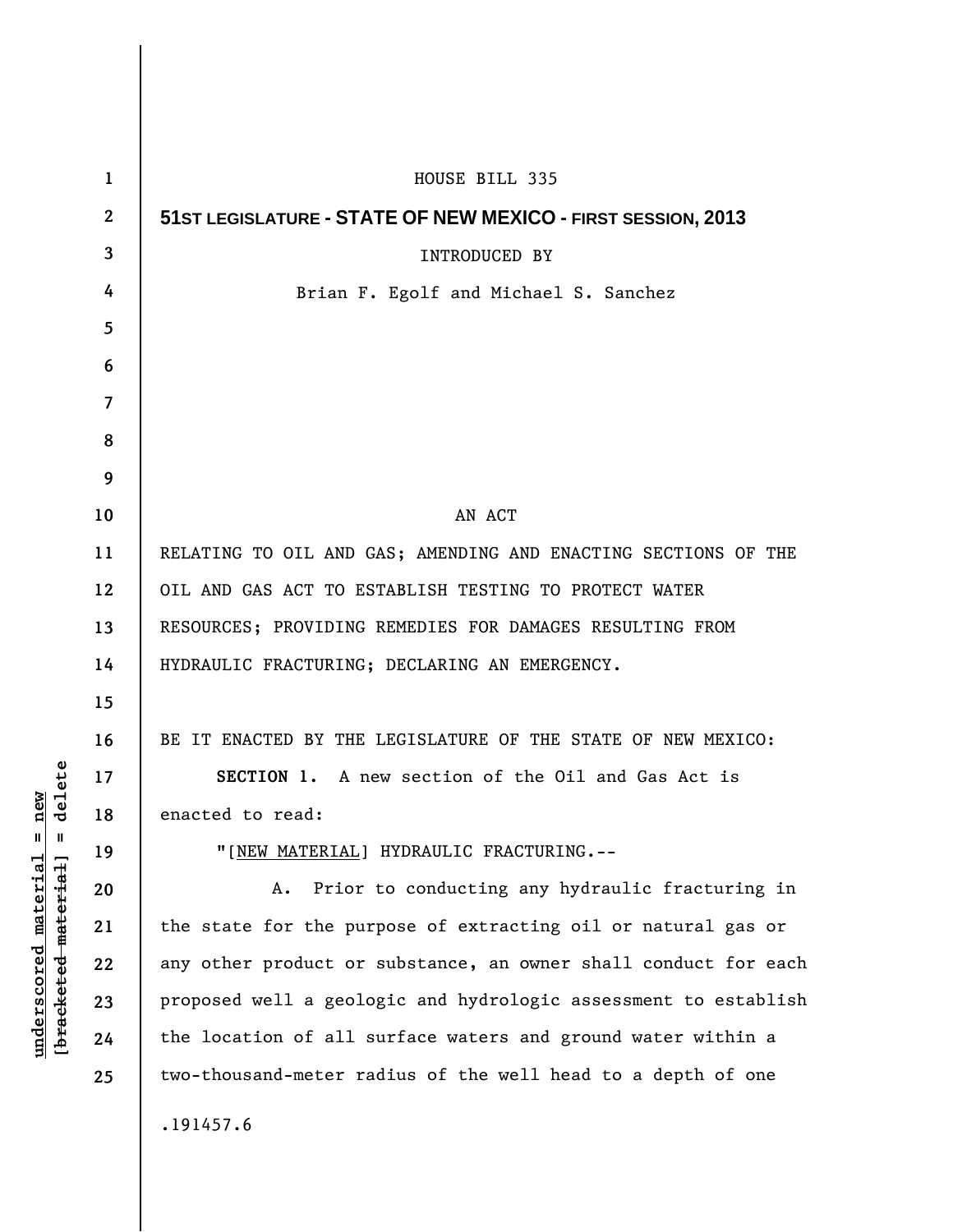**1 2 3 4**  thousand feet below the well's target depth and to evaluate the structural geology and any potential risks for ground water or surface water contamination that may result from the hydraulic fracturing or other drilling operations.

**5 6 7 8 9 10 11 12**  B. As part of this assessment and prior to receiving any permit to drill, an owner shall conduct baseline water testing from the surface to a total depth of one thousand feet below the well's target depth of any surface and ground water resources within a two-thousand-meter radius of the bore hole of the proposed well, the results of which shall be included in the well permit application and made available for public inspection prior to drilling.

**13 14**  C. The water testing required by this section shall include quantification of:

(1) pH;

**underscored material = new**

 $underscored material = new$ 

**15** 

**16**  (2) specific conductance;  $\frac{1}{2}$  of  $\frac{1}{2}$  and  $\frac{1}{2}$  and  $\frac{1}{2}$  and  $\frac{1}{2}$  and  $\frac{1}{2}$  and  $\frac{1}{2}$  and  $\frac{1}{2}$  and  $\frac{1}{2}$  and  $\frac{1}{2}$  and  $\frac{1}{2}$  and  $\frac{1}{2}$  and  $\frac{1}{2}$  and  $\frac{1}{2}$  and  $\frac{1}{2}$  and  $\frac{1}{2}$  an **[bracketed material] = delete 17**  (3) total dissolved solids; (4) dissolved gases, including methane, ethane **18**  and propane; **19**  (5) alkalinity, including total bicarbonate **20**  and carbonate as CaCO3; **21**  (6) major anions bromide, chloride, fluoride, **22**  sulfate, nitrate and nitrite as N phosphorus; **23**  (7) major cations calcium, iron, magnesium, **24 25**  manganese, potassium and sodium; .191457.6  $- 2 -$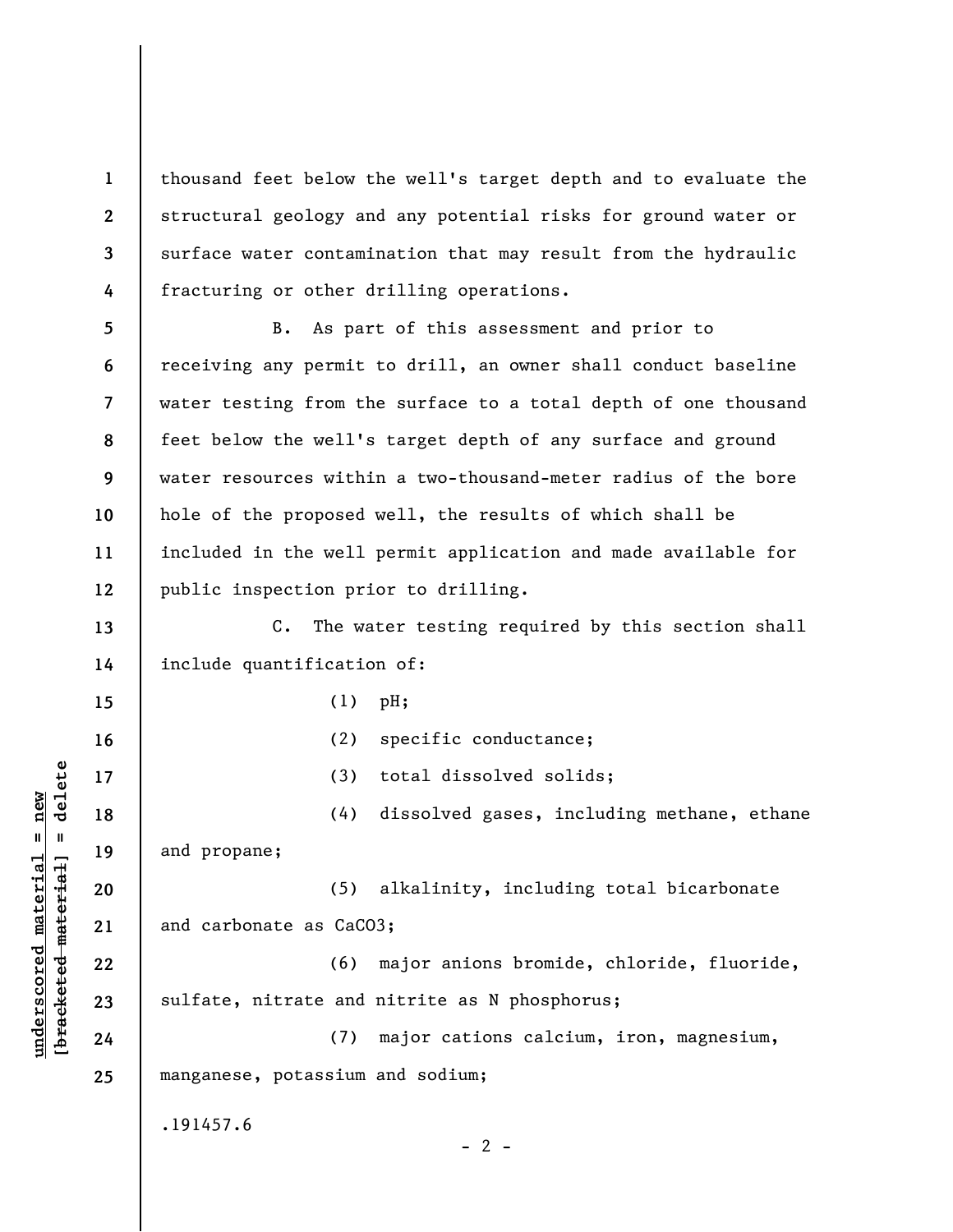**1 2 3 4 5 6 7 8 9 10 11 12 13 14 15 16 17 18 19 20 21 22 23 24 25**  (8) other elements, including barium, boron, selenium and strontium; (9) presence of bacteria, including iron related, sulfate reducing and slime forming; (10) total petroleum hydrocarbons and compounds, including benzene, toluene, ethylbenzene and xylenes; and (11) field observations such as odor, water color, sediment, bubbles and effervescence. D. Water testing shall be conducted before the drilling, during the drilling, one week after the conclusion of the hydraulic fracturing operation and six months post-well completion. An independent licensed professional engineer or other professional acceptable to the oil conservation division of the energy, minerals and natural resources department shall certify the test results to the division, paid for by the owner. All results shall be made available to the public on a web site to be provided by the division. All samples shall be maintained by the division at the expense of the owner for a period of three years from the date of the last test. E. Any statistically significant increase in the components listed in Subsection C of this section shall be presumed to have been caused by the hydraulic fracturing operation conducted, allowed or ordered by the owner or another affiliated person, agent, employee or entity. This .191457.6

 $\frac{1}{2}$  intereted material = delete **[bracketed material] = delete**  $underscored material = new$ **underscored material = new**

 $-3 -$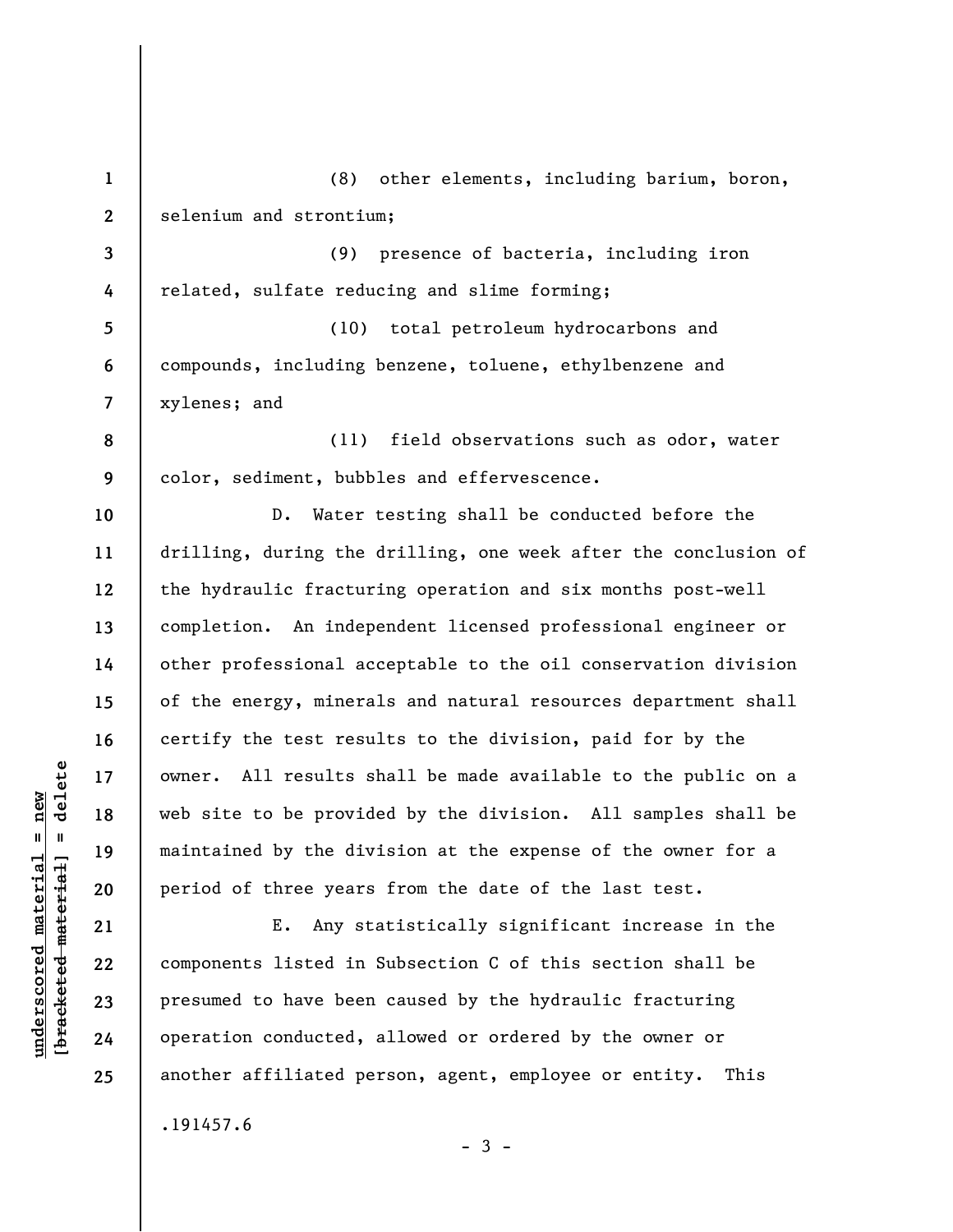**1 2**  presumption may be rebutted in a court of law by clear and convincing evidence.

**3 4 5 6 7 8 9 10 11 12 13 14 15 16**  F. A person claiming damage, including the state of New Mexico, shall commence an action to recover from the owner damages resulting from the hydraulic fracturing within three years of the date that the last water test sample results are published by the oil conservation division on its web site. Action shall be brought in the district court of the county in which injury is alleged to have occurred, where the claimant resides, in the county where the owner resides or in Santa Fe county. A prevailing plaintiff shall recover attorney fees and the costs to mitigate and remediate damages to surface water, ground water and other resources and other actual damages. A prevailing plaintiff may recover punitive damages. It shall be no defense that the owner has paid a bond to the oil conservation division in order to receive its permit.

G. For the purposes of Subsections E and F of this section, "owner" shall include the owner and the owner's agents, employees, subcontractors, assigns, parent companies, parent partnerships, partners, associates and joint venture participants, all of whom shall be jointly and severally liable for damages arising under Subsection F of this section.

H. The oil conservation division shall promulgate rules establishing bonding requirements for all wells on which hydraulic fracturing is planned, which shall be sufficient to

- 4 -

.191457.6

delete **[bracketed material] = delete**  $underscored material = new$ **underscored material = new**  $\mathbf{I}$ bracketed material

**17** 

**18** 

**19** 

**20** 

**21** 

**22** 

**23** 

**24** 

**25**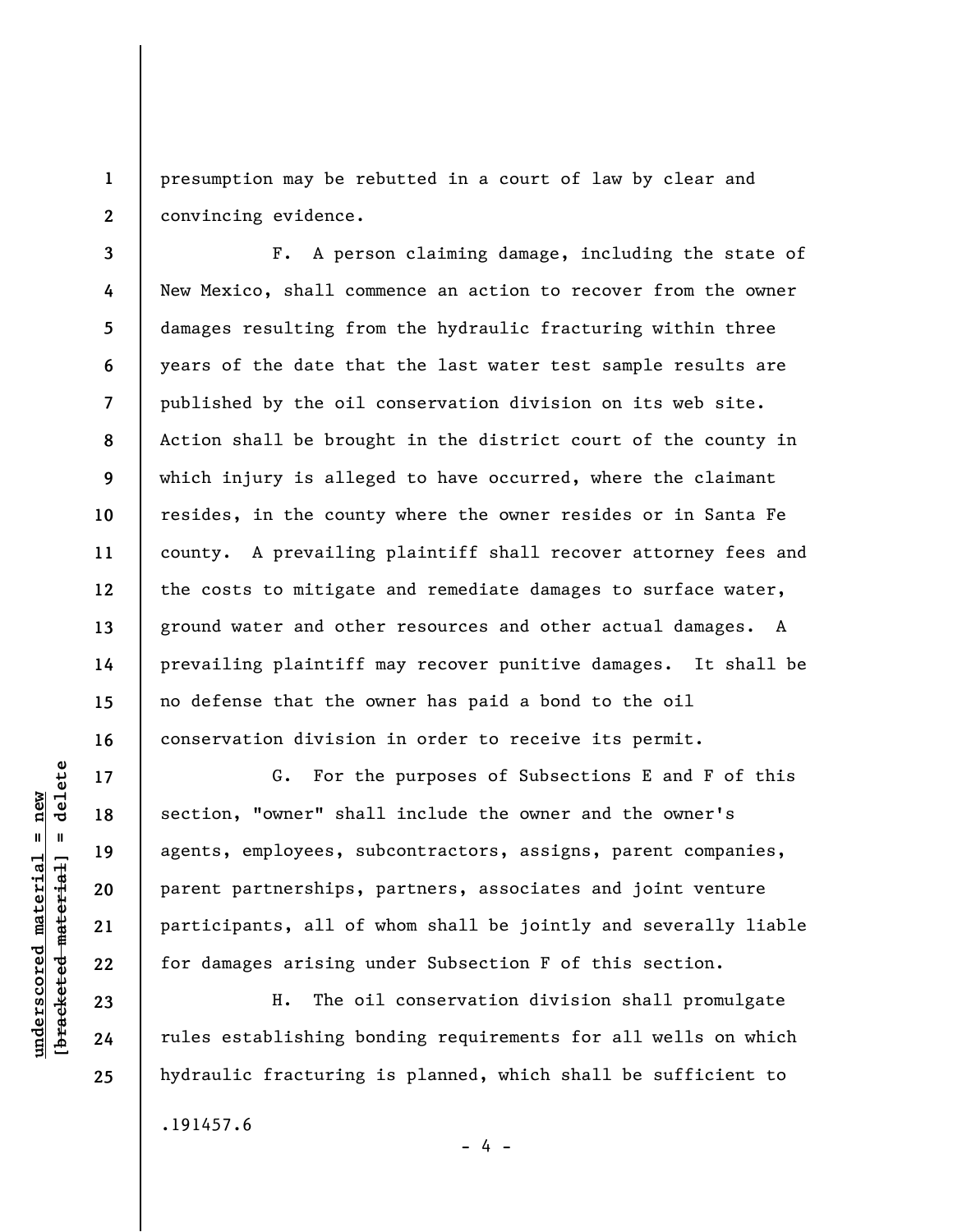**1 2 3 4 5 6 7 8 9 10 11 12 13 14 15 16 17 18 19 20 21 22 23 24 25**  pay all costs associated with remediating contamination to surface water and ground water caused by hydraulic fracturing." **SECTION 2.** Section 70-2-33 NMSA 1978 (being Laws 1935, Chapter 72, Section 24, as amended) is amended to read: "70-2-33. DEFINITIONS.--As used in the Oil and Gas Act: A. "hydraulic fracturing" means the process of injecting fluid into an oil- or natural-gas-bearing rock formation adjacent to the borehole of an oil or natural gas well for the purpose of either creating new fractures or expanding existing fractures to stimulate the flow into the well of oil or natural gas that would otherwise remain in the rock formation;  $[A, B, "person" means:$ (1) any individual, estate, trust, receiver, cooperative association, club, corporation, company, firm, partnership, joint venture, syndicate or other entity; or (2) the United States or any agency or instrumentality thereof or the state or any political subdivision thereof; [B.] C. "pool" means an underground reservoir containing a common accumulation of crude petroleum oil or natural gas or both. Each zone of a general structure, which zone is completely separate from any other zone in the structure, is covered by the word "pool" as used in the Oil and Gas Act. "Pool" is synonymous with "common source of supply" .191457.6

 $- 5 -$ 

 $\frac{1}{2}$  of  $\frac{1}{2}$  and  $\frac{1}{2}$  and  $\frac{1}{2}$  and  $\frac{1}{2}$  and  $\frac{1}{2}$  and  $\frac{1}{2}$  and  $\frac{1}{2}$  and  $\frac{1}{2}$  and  $\frac{1}{2}$  and  $\frac{1}{2}$  and  $\frac{1}{2}$  and  $\frac{1}{2}$  and  $\frac{1}{2}$  and  $\frac{1}{2}$  and  $\frac{1}{2}$  an **[bracketed material] = delete**  $underscored material = new$ **underscored material = new**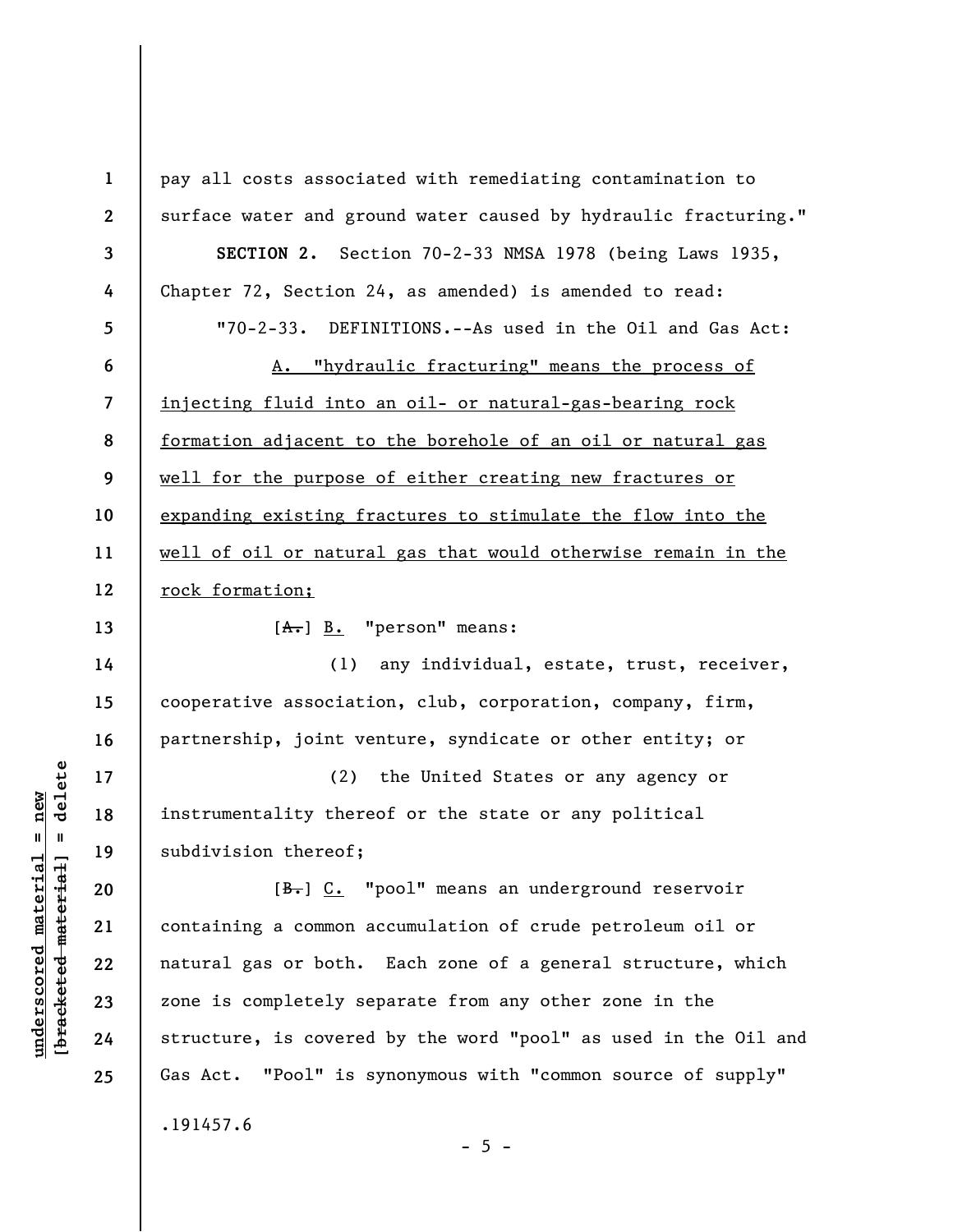**1**  and with "common reservoir";

**2 3 4 5 6 7 8**   $[G<sub>1</sub>]$  D. "field" means the general area that is underlaid or appears to be underlaid by at least one pool and also includes the underground reservoir or reservoirs containing the crude petroleum oil or natural gas or both. The words "field" and "pool" mean the same thing when only one underground reservoir is involved; however, "field", unlike "pool", may relate to two or more pools;

 $[\frac{D-1}{2}]$   $\underline{E.}$  "product" means any commodity or thing made or manufactured from crude petroleum oil or natural gas and all derivatives of crude petroleum oil or natural gas, including refined crude oil, crude tops, topped crude, processed crude petroleum, residue from crude petroleum, cracking stock, uncracked fuel oil, treated crude oil, fuel oil, residuum, gas oil, naphtha, distillate, gasoline, kerosene, benzine, wash oil, waste oil, lubricating oil and blends or mixtures of crude petroleum oil or natural gas or any derivative thereof;

 $[E-]$   $F.$  "owner" means the person who has the right to drill into and to produce from any pool and to appropriate the production either for [himself] the person or for [himself] the person and another;

 $[F-]$   $G.$  "producer" means the owner of a well capable of producing oil or natural gas or both in paying quantities;

[G.] H. "gas transportation facility" means a .191457.6

 $- 6 -$ 

 $\frac{1}{2}$  of  $\frac{1}{2}$  and  $\frac{1}{2}$  and  $\frac{1}{2}$  and  $\frac{1}{2}$  and  $\frac{1}{2}$  and  $\frac{1}{2}$  and  $\frac{1}{2}$  and  $\frac{1}{2}$  and  $\frac{1}{2}$  and  $\frac{1}{2}$  and  $\frac{1}{2}$  and  $\frac{1}{2}$  and  $\frac{1}{2}$  and  $\frac{1}{2}$  and  $\frac{1}{2}$  an **[bracketed material] = delete**  $anderscored material = new$ **underscored material = new**

**9** 

**10** 

**11** 

**12** 

**13** 

**14** 

**15** 

**16** 

**17** 

**18** 

**19** 

**20** 

**21** 

**22** 

**23** 

**24** 

**25**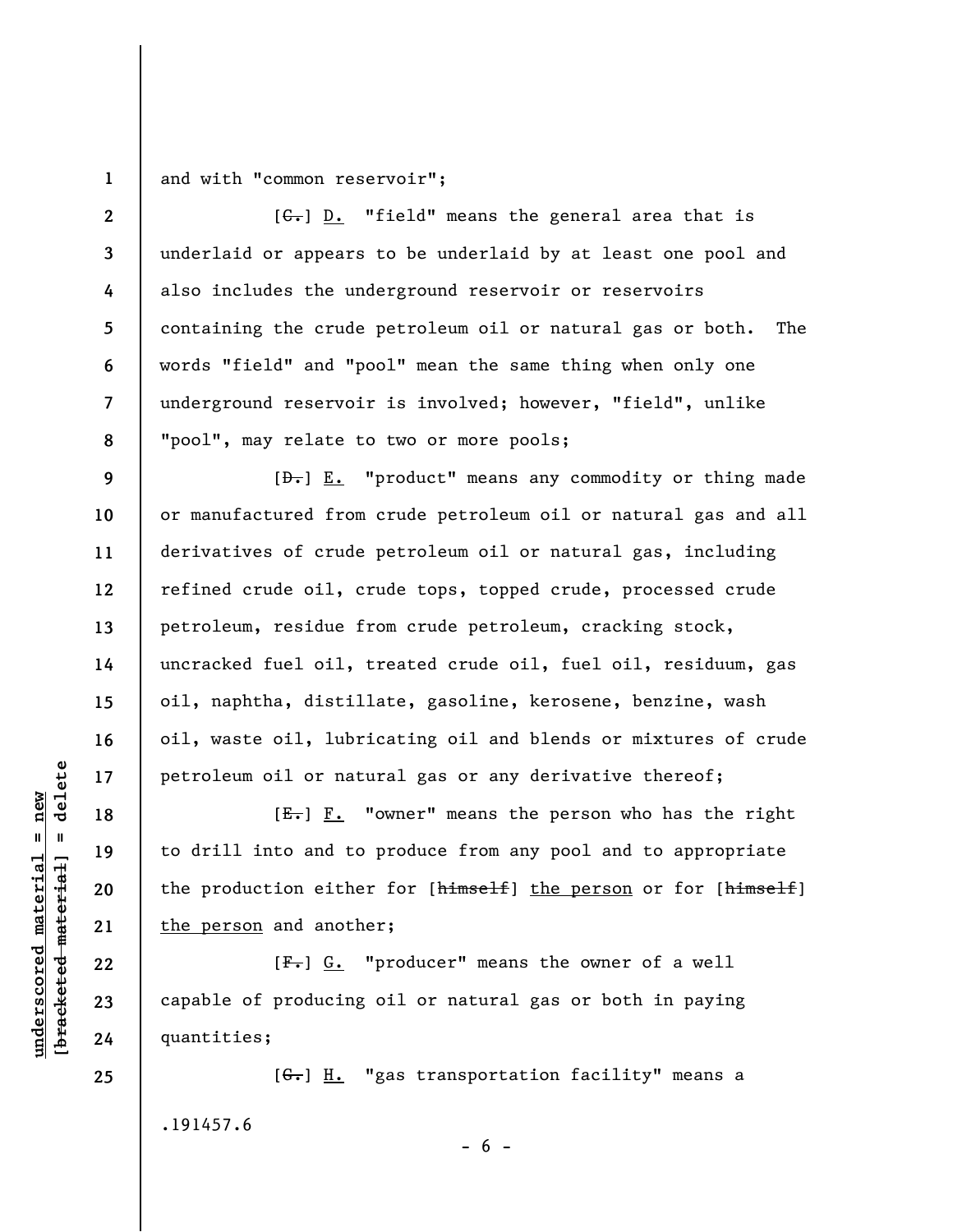pipeline in operation serving gas wells for the transportation of natural gas or some other device or equipment in like operation whereby natural gas produced from gas wells connected therewith can be transported or used for consumption;

**7 8 9 12**   $[H<sub>1</sub>]$  I. "correlative rights" means the opportunity afforded, so far as it is practicable to do so, to the owner of each property in a pool to produce without waste [his] the owner's just and equitable share of the oil or gas or both in the pool, being an amount, so far as can be practicably determined and so far as can be practicably obtained without waste, substantially in the proportion that the quantity of recoverable oil or gas or both under the property bears to the total recoverable oil or gas or both in the pool and, for such purpose, to use [his] the owner's just and equitable share of the reservoir energy;

 $[\frac{1}{\sqrt{1}}]$  J. "potash" means the naturally occurring bedded deposits of the salts of the element potassium;

 $[\frac{1}{\sqrt{1}}]$  K. "casinghead gas" means any gas or vapor or both indigenous to an oil stratum and produced from such stratum with oil, including any residue gas remaining after the processing of casinghead gas to remove its liquid components; and

 $[K-]$   $L.$  "produced water" means water that is an incidental byproduct from drilling for or the production of oil and gas."

.191457.6

- 7 -

 $\frac{1}{2}$  intereted material = delete **[bracketed material] = delete**  $underscored material = new$ **underscored material = new**

**1** 

**2** 

**3** 

**4** 

**5** 

**6** 

**10** 

**11** 

**13** 

**14** 

**15** 

**16** 

**17** 

**18** 

**19** 

**20** 

**21** 

**22** 

**23** 

**24** 

**25**